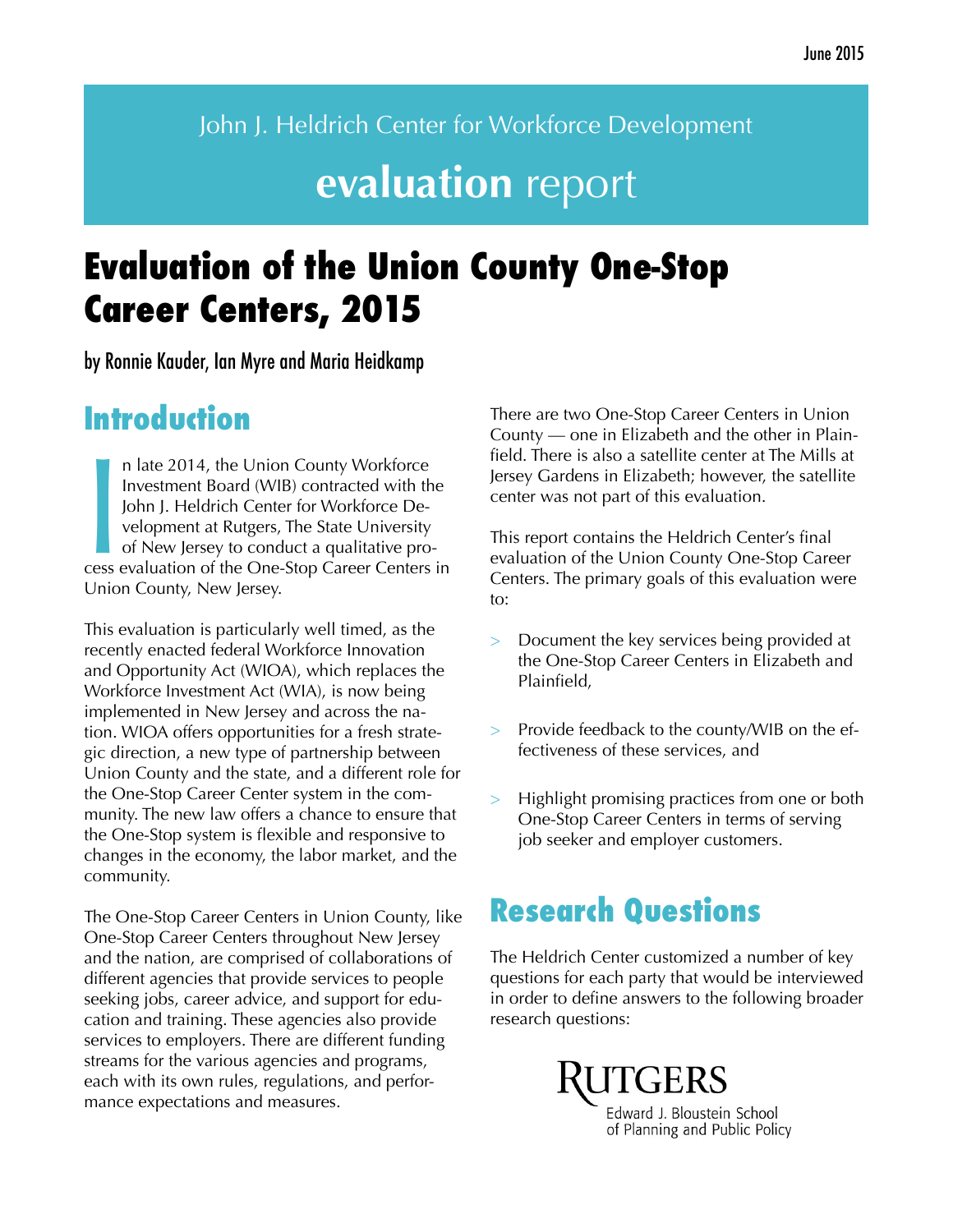- 1. How integrated are the services and staff at both of the One-Stop Career Centers? How integrated is the One-Stop with the rest of the community?
- 2. What are the primary reasons that job seekers visit the One-Stop Centers?
- 3. How are the facilities themselves, and how easy are they to access?
- 4. How do the customers feel about the services that are provided and about how they are treated by staff?
- 5. What is the division of labor between state and county staff, and how does that division of labor influence their activities?
- 6. How are the different statewide initiatives (e.g., Jobs4Jersey, Jersey Job Clubs, Talent Networks) being implemented and received at the One-Stops?
- 7. How does the One-Stop system in Union County tailor its services to meet the specific needs of job seekers in Union County?
- 8. Do the staff at the One-Stops have the resources needed to do their jobs effectively and efficiently?
- 9. How do the One-Stops determine whether their services are effective?

## **Data Collection Methodologies**

The Heldrich Center used a number of qualitative research methods to carry out this evaluation.

**Site Visits.** The Heldrich Center team visited the Plainfield One-Stop on February 10, 2015 and the Elizabeth One-Stop on March 27, 2015. During the course of these visits, the research team conducted the following activities:

- > *Interviews* with the WIB director, county One-Stop operator management staff, and the New Jersey Department of Labor and Workforce Development (LWD) Employment Services managers at each location. The purpose of these interviews was to understand their roles and invite their opinions on the services provided to job seekers and employers.
- > *Focus groups with frontline staff members.*  Nine staff members participated in each staff focus group, one held in Plainfield and the other in Elizabeth. The purpose of these focus groups was to understand the responsibilities of the staff and the services they provide.
- > *Focus groups with job seekers.* The research team also conducted in-person focus groups with job seekers. A total of six job seekers in Plainfield and nine job seekers in Elizabeth participated in these focus groups voluntarily, and each was paid \$20 for his/her participation. The job seekers in the focus groups were invited to participate by staff, who were asked to find people who had utilized a variety of different services. It should be noted that a few of the job seekers were Community Work Experience Program (CWEP) participants who were carrying out their work assignments at the One-Stops. The purpose of these focus groups was to understand how job seekers learned about the One-Stop Centers, the services they used, and their opinions about the services and staff.
- > *Employer survey.* In order to obtain employer feedback on services received, a brief employer survey was sent via email to nine employers with whom the One-Stop Career Centers currently work. The employers were asked questions relating to their opinions on the services provided, how well the centers met their expectations, and whether they would use the services again to recruit new employees.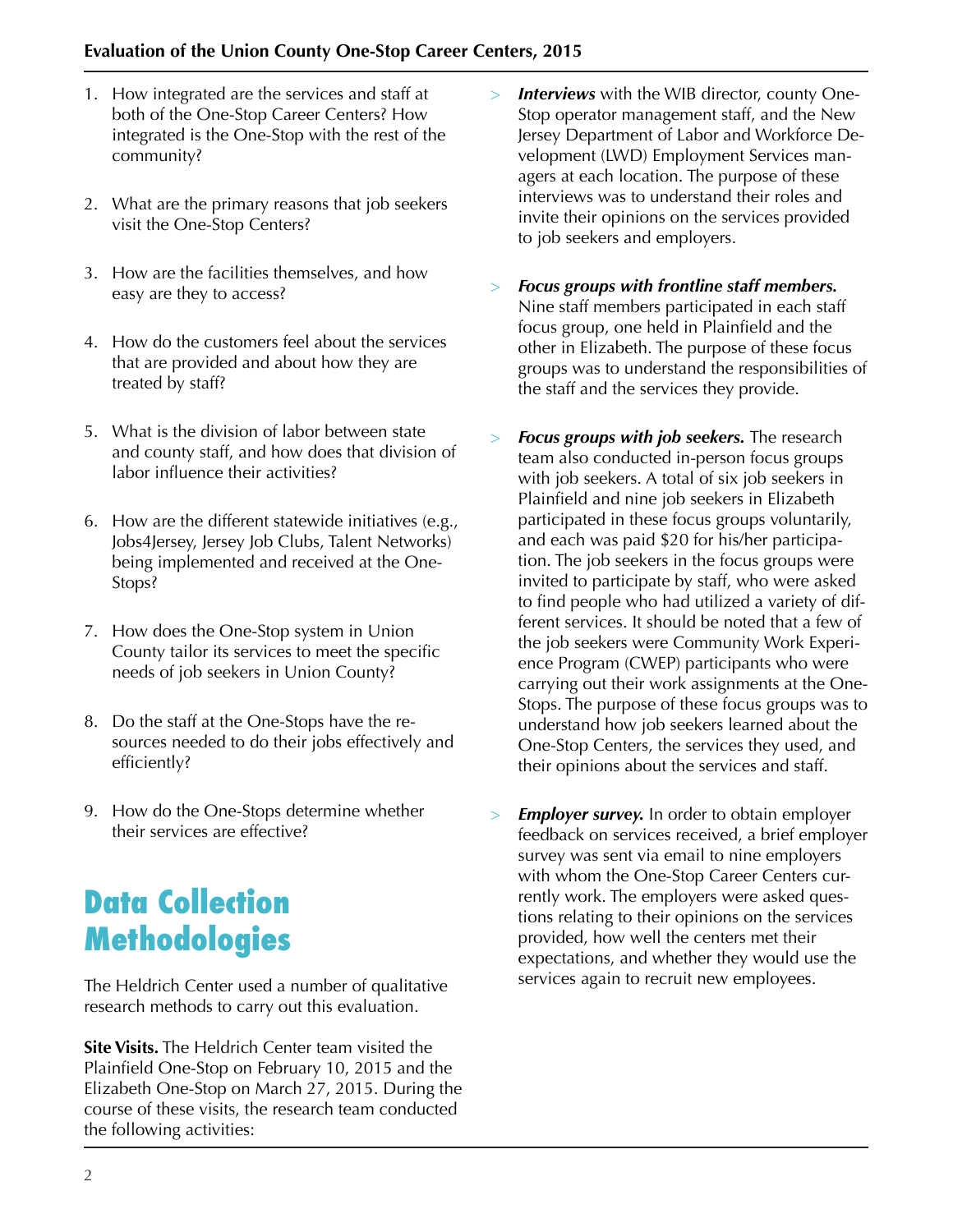## **Program Description**

One-Stop Career Centers provide a variety of employment and training-related services to people seeking employment, training, unemployment benefits, and public assistance. They also provide services to area businesses. The services offered at the One-Stop Career Centers in Elizabeth and Plainfield are generally the same as the services offered in One-Stops throughout the state. These include:

- > Job search assistance, primarily provided by LWD. The services include the Jobs4Jersey website and job matching tool, Jersey Job Club activities, workshops for unemployment benefits recipients required to attend as a condition of continued receipt of benefits, job fairs and "positive recruitments," and one-on-one job search assistance for job seekers.
- > Training assistance for job seekers interested in training or further education, primarily provided by Union County One-Stop operations staff funded through WIA Title I (soon to be WIOA).
- > Assistance to customers applying for unemployment benefits or needing help troubleshooting problems with unemployment claims, provided by the LWD Division of Unemployment Insurance (UI).
- > Job search, compliance, and case management activities related to General Assistance (GA) and the Supplemental Nutrition Assistance Program (SNAP, formerly known as Food Stamps), provided by LWD staff.
- > Computer-assisted training in the on-site Learning Link, which offers instruction in English-asa-Second Language (ESL), computer literacy, and basic math and reading literacy. This is a joint effort of the county and LWD.
- > Public access resource area with computers, telephones, printers, and other resources to help job seekers with their job and training searches, and with applying for unemployment benefits.
- > Staff fully dedicated to serving high-need veterans. Job seekers are screened for veteran status and referred to these staff members.
- > Business services to help employers with their recruitment and training needs. This appears to be carried out by LWD staff.

The overall goal for One-Stop Career Centers is to meld a unified, customer-friendly, high-performing system from the various programs and funding sources that support the One-Stop system, with as much cooperation among partner agencies as possible. This is always a challenge, given different program and performance requirements, and overall resource limitations relative to customer needs.

This report presents the findings and recommendations of the Heldrich Center's review of the two full-service One-Stops in Union County.

# **Findings**

### **Customer Flow**

#### **Finding #1. The majority of job seekers who visit the One-Stop Career Centers go there for the first time because they are required to do so.**

The initial visit for most of the Union County One-Stop customers is the result of a requirement to show up. Some are unemployment benefits recipients who must attend Reemployment and Eligibility Assessment (REA) or Project Reemployment Opportunities Systems (PROS) programs as a condition of continued eligibility for benefits. Others are applying for or complying with work requirements under GA, Temporary Assistance for Needy Families (TANF), or SNAP. Staff in Plainfield did not say what proportion of those who visit their One-Stop Center are mandated to come in, but staff in Elizabeth estimated that about 60% to 70% of job seekers who visit do so because it is mandated. This proportion is consistent with other One-Stop Centers across the state.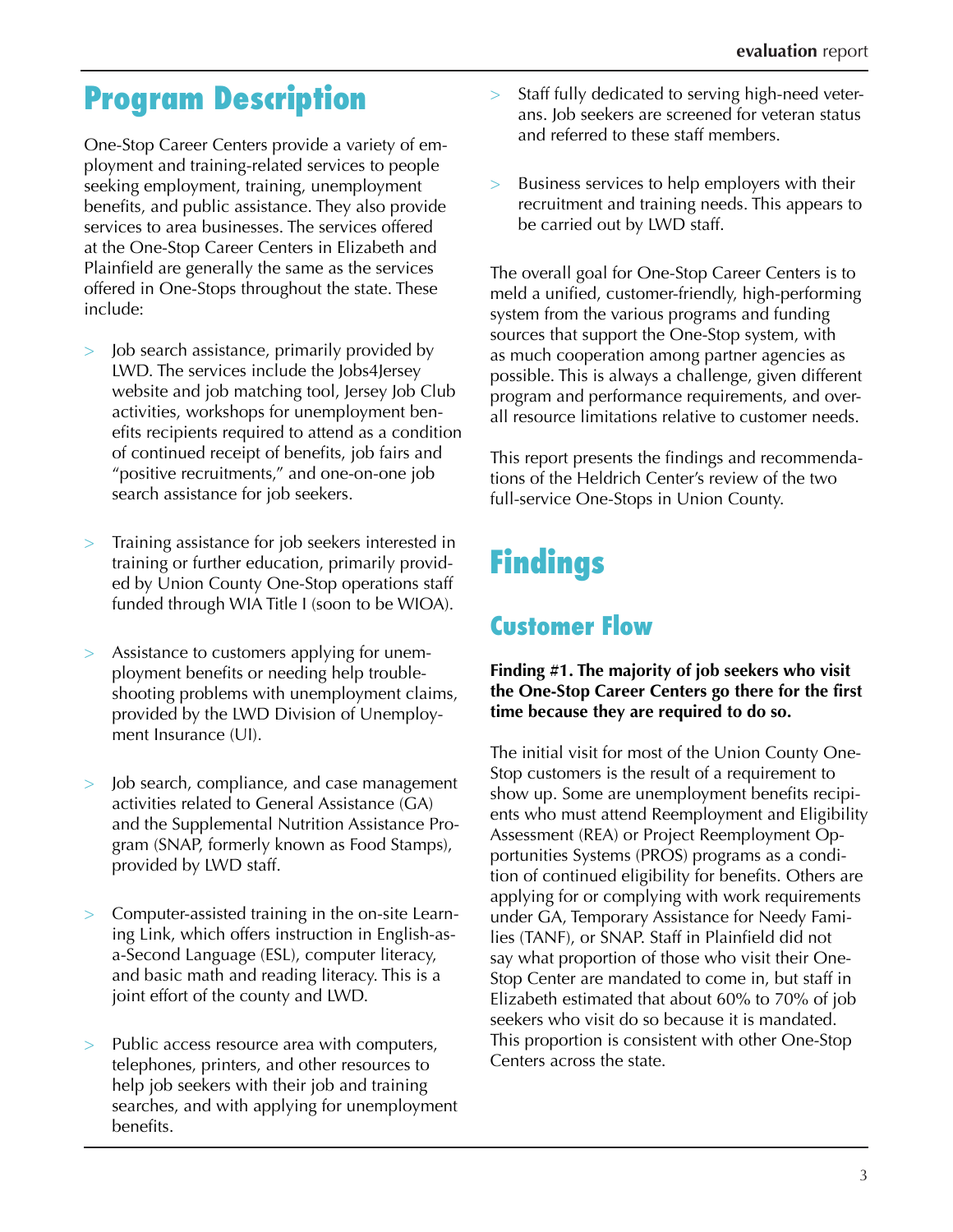**Finding #2. Of those customers who come in voluntarily, most appear to do so because they want to file for unemployment benefits or have other UI-related issues.**

According to staff, the majority of the individuals voluntarily visiting the Union County One-Stops are going there in search of assistance with UI benefits. However, others visit because they are interested in training, want to use the public access resource area, have heard about the One-Stop Centers through the Union County College (UCC) Job Connection newsletter, or are attending job fairs or "positive recruitments" with employers that are recruiting new employees. In addition, some people visit the One-Stops to see agencies such as Vocational Rehabilitation or other on-site partners.

#### **Finding #3. There is limited outreach to non-mandatory customers about services.**

By all accounts, many job seekers in Union County are not required to visit a One-Stop Center but could benefit from its services. As was heard in both job seeker focus groups, job seekers who find their way to a One-Stop Center consistently said that they greatly appreciated the resources that were available to them, but they would have liked to have found out about the services earlier and gained access to them faster. This was especially true for the unemployment benefits recipients who were not called in mandatorily.

Even though the information is available online, job seekers reported that it was difficult to find out what services were available to them, as well as determine what they had to do to see a counselor. A number of job seekers said that this was due to a lack of communication between partner agencies within the One-Stop system. They stated that UI staff did not inform them of the services that were offered by the One-Stop when they first applied for unemployment benefits, and once they did learn of the services, they were not told how to utilize them. One job seeker in particular said that she was initially told by staff at one center that she was not eligible for any services but was later told by staff at the other One-Stop Center that she was eligible. Another job seeker said that it took her a month to finally speak to a counselor. A number of job seekers said that they were not informed about

how to register for a training orientation, or how to schedule an appointment with a counselor.

#### **Finding #4. The reception area at both centers is highly structured and not integrated among the partners, meaning each agency has its own receptionist.**

Essentially, a visitor to one of the One-Stops must know what he/she is there for first, and then, depending on the purpose, the security guard tells him/her to go to Line 1, Line 2, or Line 3 or to take a number to be served by UI staff. Several job seeker focus group participants noted that if they did not know what type of assistance they needed, it was more difficult for them to get to those services because they didn't know what to request. All three reception lines are staffed by participants on work assignments through CWEP (i.e., none are paid staff). Although these CWEP participants may do their best to help customers and many are bilingual, it appears that they do not understand all of the agencies and programs in the One-Stop Centers and are not trained to understand customer needs and direct customers to the most appropriate services.

The UI setup has an especially bureaucratic feel, with customers seated in chairs lined up in rows waiting for their number to be called. Although there were not many people present at the time of the research team's visit, the area where claimants would normally wait was small and cramped.

#### **Finding #5. Jersey Job Club workshops were highly regarded by job seekers participating in focus groups.**

Many job seekers from both focus groups shared positive comments regarding the Jersey Job Clubs, noting that the classes and workshops were very useful. The Jersey Job Club in Elizabeth is particularly well developed, and includes an orientation to services at the One-Stop Center, résumé and advanced résumé workshops, an interviewing skills workshop and mock interviews that are recorded, a networking workshop, a workshop on how to use Linkedin, and a monthly "chat session" that people can drop into. Job seekers mentioned that they especially liked the mock interview sessions and the informal support groups. In the mock inter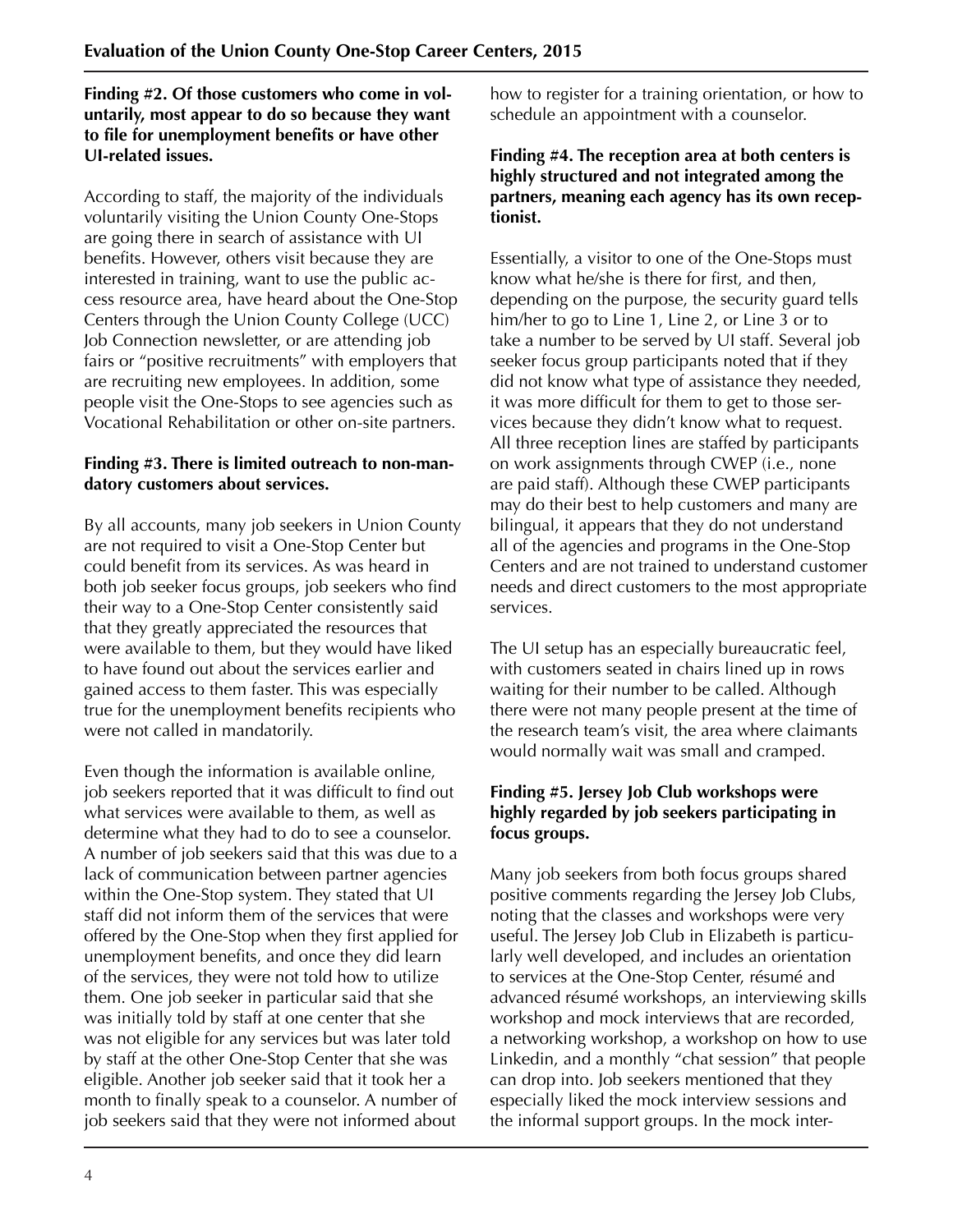view sessions, job seekers were able to sit down with the Jersey Job Club coordinator and practice their interviewing skills while being recorded, and then had the opportunity to review the video afterward to observe how they acted during the interview. Job seekers also greatly appreciated the support group ("chat") sessions for helping them cope with being unemployed and showing them that they aren't alone. Job seekers in the Elizabeth focus group were tremendously enthusiastic in their support for the Jersey Job Club coordinator, who provided moral support, empathy, and even homemade cookies during support group sessions. Heldrich Center researchers have visited One-Stop Centers throughout New Jersey and have not heard about such Jersey Job Club activities as recorded mock interviews and drop-in support group sessions in any other One-Stop Center. These activities are innovative and were praised by both job seekers and staff. The Heldrich Center considers them to be promising practices.

#### **Finding #6. Support for occupational training was also highly valued by job seekers, but job seekers noted problems with the tuition waiver system, including frustration at having to wait until late registration to register for classes.**

In both focus groups, a number of the job seekers were engaged in occupational training, and they expressed their appreciation for having access to training resources. Some job seekers were beginning new careers while others decided to pursue credentials based on previous experience, such as one individual who wanted to get an accounting degree since he took a number of college accounting classes in the past. This job seeker in particular was grateful for the opportunity to finish what he had started years prior.

Although job seekers were happy to be able to have tuition waived, they expressed frustration at being forced to wait until the late registration period to register for classes, at which point they are allowed to fill whatever seats remain. In many situations, the classes are already full by the time job seekers can register. This can be distressing for people who have mandatory classes in their programs of study and could potentially slow their progress toward earning their degree or credential.

#### **Finding #7. Staff members utilize different forms of labor market information when helping job seekers choose a training program.**

The primary use of labor market information within the One-Stop is the New Jersey LWD list of in-demand occupations. Job seekers meet with counselors and explore their interests, and then select an occupation that they would like to pursue. Staff then check the state list to determine if the occupation is in demand, and attempt to steer job seekers away from that occupation if it is not on the list. Heldrich Center researchers have visited a number of One-Stops in New Jersey where staff mentioned that the statewide in-demand occupations list is at least three years old and may not reflect the current job market. Union County management staff were aware that the state's in-demand occupations list is only to be used as a starting point when approving training programs. Job seekers can still pursue an occupation that is not on the list if they or the staff they are working with can show that the occupation is in demand in the local area. Staff usually determine this by using information from the Talent Networks, job fairs, a "top 50 jobs" list from labor market analysts, and the New Jersey Career Assistance Navigator, an online resource that presents current national, New Jersey, and local labor market information.

#### **Finding #8. Job seekers reported long waits for services, and some job seekers also complained about having to "jump through hoops for no apparent reason" to get funding for training.**

Some job seekers mentioned long delays for training orientation sessions (four to six weeks), which is the first step in the training approval process. A number of staff members confirmed this by saying that the training orientations were booked for at least one month in advance. Aside from the long waiting time for orientations, job seekers also expressed frustration over having to "jump through hoops for no apparent reason," such as being forced to take the Test of Adult Basic Education even if they had a Bachelor's degree. Even when job seekers were able to get into an orientation, see a counselor, and finish the process of choosing a training provider, they stated that they still had to wait for funding to come through. One job seeker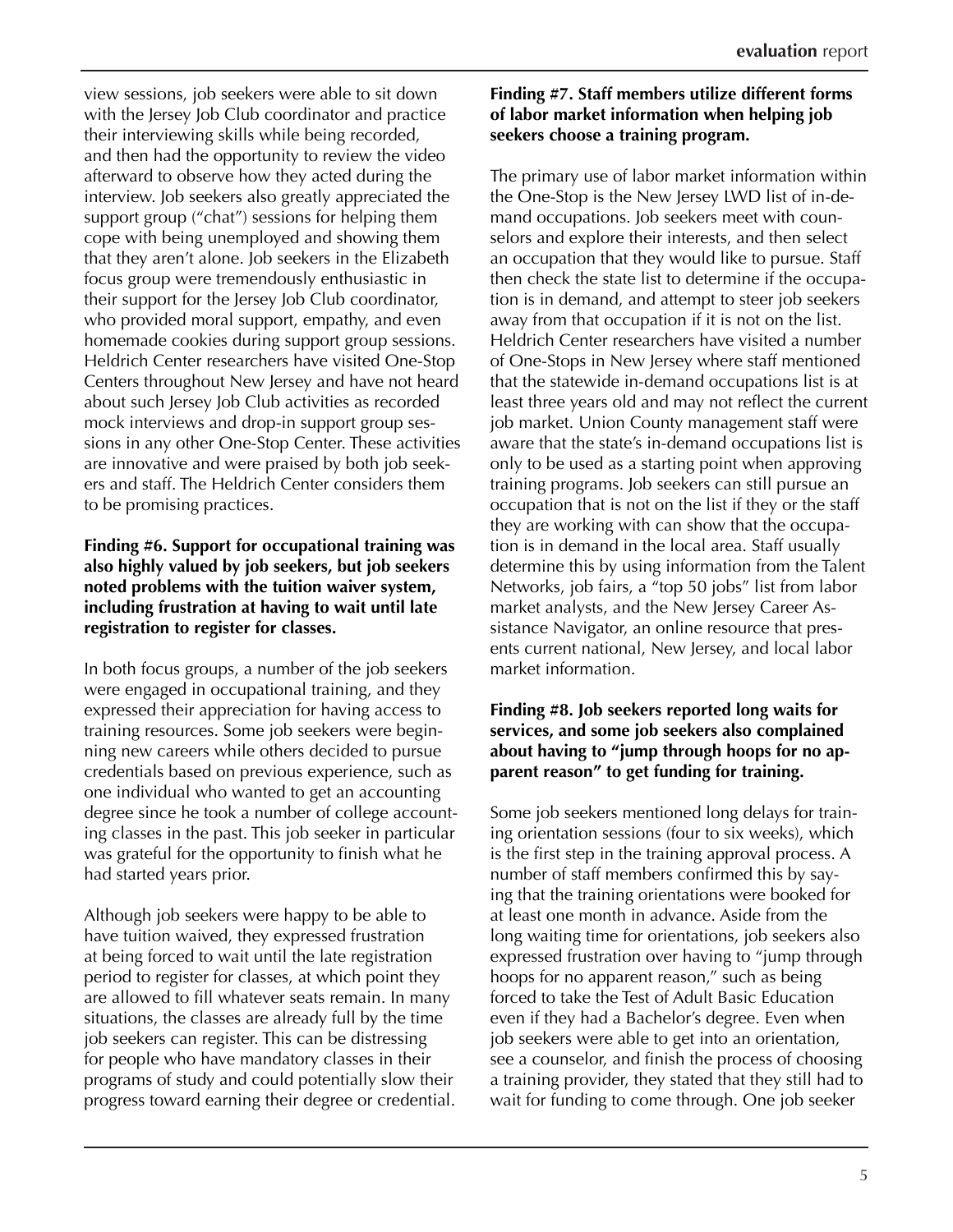stated that although the process from the orientation up through choosing a training provider only took about two weeks, he had to wait an additional two weeks for his funding to come in. It appears that the whole training approval process can be time-consuming and that training funds are not always available at the end, leading to disappointment or additional waiting.

#### **Finding #9. There are many high-need job seekers going to the Union County One-Stops but limited services to address these needs.**

Both staff and managers indicated that one of the major challenges in Union County is a large number of high-need job seekers. Many of those accessing services from the One-Stop system have a high school education or less, few job skills, limited English language skills, and inadequate computer literacy. The One-Stop Centers are only able to address these issues in a limited way. For example, there are very few bilingual Spanish-English staff and a very small ESL and computer literacy capacity. Both staff groups mentioned that the centers need to focus on computer literacy because many of the job search and training resources are online, but many job seekers do not know how to use a computer.

#### **Finding #10. The programs at the One-Stop Centers appear to run parallel to each other and do not often intersect.**

While many partner agencies are co-located in the same building, the advantages of co-location are not being fully realized in terms of coordination and integration of services. Job seekers who participated in one focus group expressed frustration that the staff of the different agencies do not communicate with each other. This lack of communication, especially between the UI staff and other One-Stop staff, is one reason that job seekers do not learn about the services of the One-Stop Centers early enough in their unemployment periods.

### **Facilities**

#### **Finding #11. Both One-Stop Centers are in convenient locations.**

Both locations are easily accessible via public transportation and have parking nearby. Both facilities are pleasant and appear to be well maintained.

#### **Finding #12. Services are co-located.**

The One-Stop Career Center in Elizabeth houses Union County One-Stop operations; LWD's UI, Employment Services, and Vocational Rehabilitation divisions; Reconnections (a prisoner reentry program); and Easter Seals (an employment program for adults 55+). The center in Plainfield houses all of the same organizations except Vocational Rehabilitation. Having all or most services available in a single location is more convenient for customers and makes it easier to coordinate and integrate services. Co-location is a necessary ingredient in a unified One-Stop system, but does not by itself bring about coordinated services to individuals.

## **Staffing**

#### **Finding #13. While staff understand their own responsibilities, knowledge of the responsibilities of partner staff appears incomplete.**

Staff in one of the One-Stops appeared to have good informal communication and seemed to understand each other's roles and programs. In the other One-Stop, however, county staff could explain county tasks and LWD state staff could explain LWD tasks. However, only certain staff members understood both, adding to the impression of programs being siloed. It should also be noted that services did not seem to be less siloed at the One-Stop where there was good informal communication. Staff had a good understanding of what others within the system did, but they did not necessarily work together.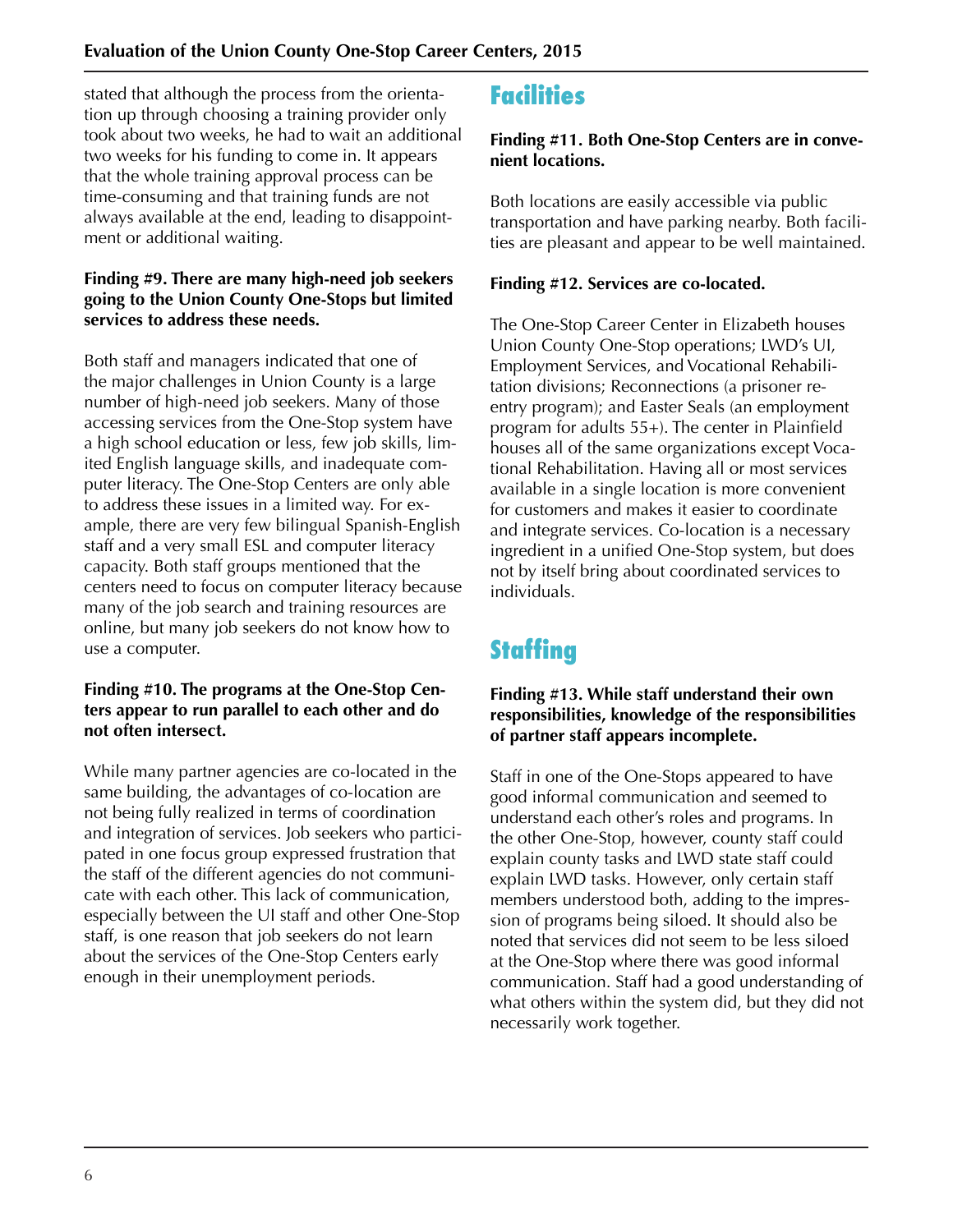#### **Finding #14. The UI presence in Elizabeth seemed to be both understaffed and lacking important language skills.**

According to staff focus group participants at the Elizabeth One-Stop, UI was forced to close for a two-week period due to inadequate staffing. Also, staff reported that there are no bilingual UI staff, despite the fact that according to the Census Bureau's 2013 American Community Survey, Elizabeth has a population that is more than 50% Hispanic.

#### **Finding #15. Job seekers who participated in one of the focus groups were positive about their experience with the One-Stop staff.**

Job seekers from both Plainfield and Elizabeth characterized the One-Stop staff they dealt with as caring and responsive. In particular, job seekers at one center identified specific counselors by name with whom they said they had developed a good relationship. They said that although the counselors may push them, they are caring and are always there when job seekers need them. However, job seekers at the other One-Stop did express some frustrations with staff there. They said that they had to "shop around" until they found a counselor that they felt really cared about their situation. To further aggravate matters, these job seekers also said that since staff don't communicate with one another very well, they feel as though they have to start from the beginning every time they move to a new counselor.

As noted earlier, the Jersey Job Club leader in Elizabeth received special praise for not only being caring and respectful, but for also emailing job seekers regularly to tell them about different events that were coming up at the One-Stop.

#### **Finding #16. Management staff reported few professional development opportunities for the staff.**

In Union County and statewide, it appears that staff development has received relatively little attention in the past several years. Both management staff and the WIB director mentioned that there has been little staff development at the One-Stops in Union County, and have expressed that this is an issue.

#### **Finding #17. The time demands associated with conducting required group activities and compliance functions leave staff little time for one-onone activities with job seekers.**

Almost all of the LWD Employment Services staff time appears to be occupied with required group activities, such as REA, PROS, and Jersey Job Club, and compliance activities related to public assistance recipients. This leaves little time for one-onone activities with job seekers. It is not clear how staff allocations are made statewide by LWD to the local One-Stop Centers, but staff in both Elizabeth and Plainfield appear to struggle just to keep up with required activities. In Plainfield, there are no Employment Services counselors, only interviewers. Staff believe that customers greatly benefit from one-on-one counseling, but aside from helping with the training process, there is little time available for this to happen.

### **One-Stop Management and Partner Relationships**

#### **Finding #18. There is no unified management structure within the One-Stop system.**

The current management structure within the two One-Stop Centers in Union County is comprised of two LWD Employment Services managers (one at each center) and two county One-Stop operations managers who go back and forth between the two One-Stops. However, both Employment Services managers are functioning in an acting capacity, and the One-Stop operations managers handle both centers instead of one manager per center. This has created a management structure where no one person or agency is in charge of each One-Stop. Consequently, there is no single person to contact who manages what happens in each facility. This management approach is consistent with the observations that programs appear to operate parallel to each other instead of a fully integrated system.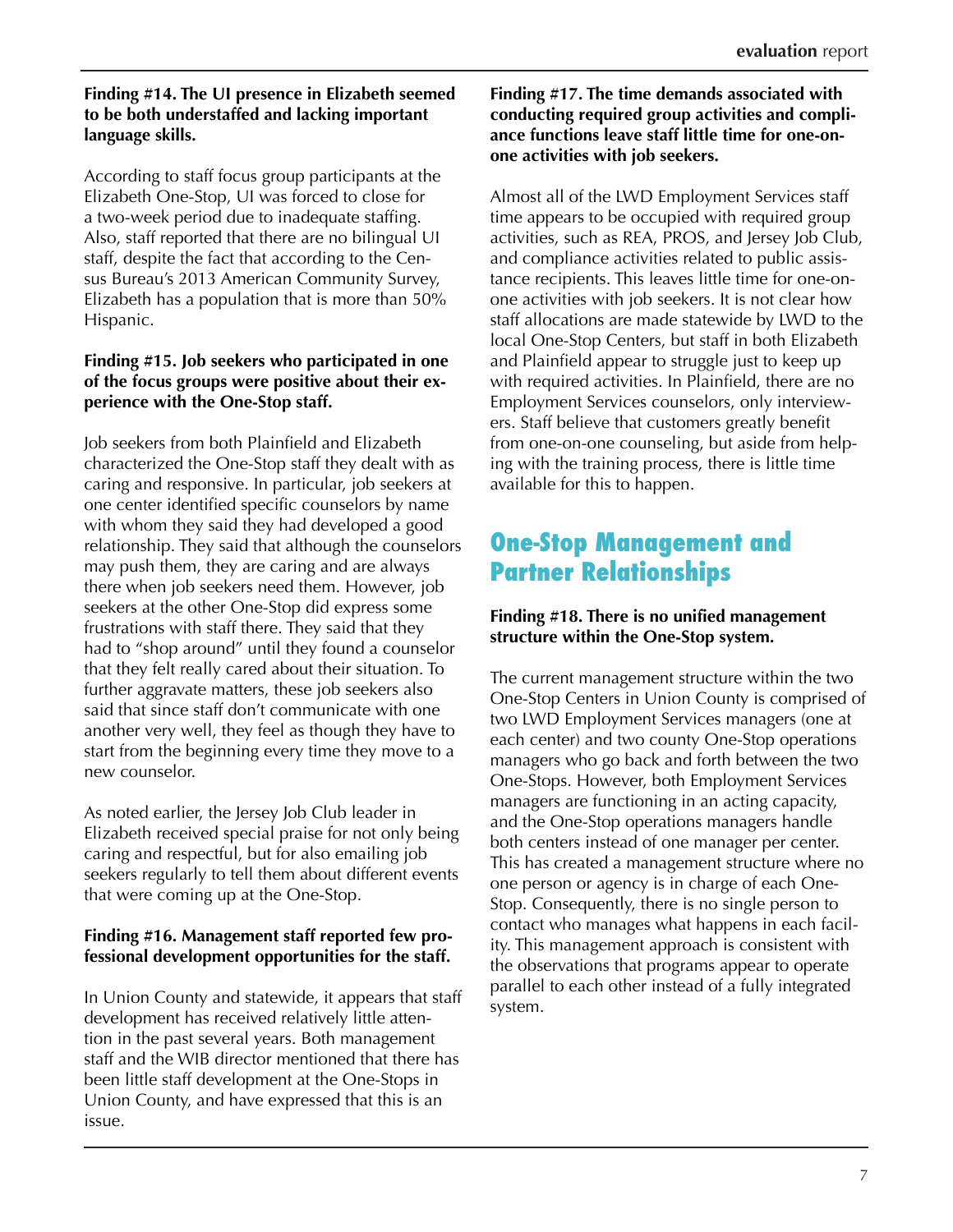#### **Finding #19. There appears to be little formal partner interaction at the One-Stops.**

Based on comments from both focus groups, and all of the interviews, there appears to be limited formal interaction among the partners at the One-Stops. This includes a lack of staff sharing information about customers and limited knowledge of what other agencies are doing. It was not clear whether there was any interagency referral system. It appears that there are no regularly scheduled partner management meetings within the centers, which differs from other One-Stop Centers in the state. One staff member described his center as a "vertical maze" where people from different agencies do not talk to each other.

#### **Finding #20. Though it is not an on-site partner, there appears to be a good working relationship with UCC.**

Both staff and job seekers mentioned UCC's Job Connection newsletter, published weekly by UCC's Center of Economic and Workforce Development and supported by the county. This newsletter includes information about community events, including those at the One-Stops, as well as an extensive listing of job opportunities. It is distributed at the One-Stop Centers, among other locations. In addition to the widely praised newsletter, UCC appears to be a training institution of choice for many job seekers and accepts tuition waivers.

## **Technology**

#### **Finding #21. The antiquated unemployment benefits claims system has the effect of increasing traffic at the One-Stops.**

Though this is a statewide issue, and not within the control of Union County, the outdated UI claims system results in frustrated customers visiting the centers to troubleshoot their problems with both the online and telephone systems. A number of staff and job seekers mentioned that this causes particular problems in Union County because UI is severely understaffed at the One-Stops.

#### **Finding #22. Union County One-Stop staff reported several problems with the Jobs4Jersey system.**

While Jobs4Jersey is a statewide system and not within the control of Union County, staff reported that it is difficult for non-computer literate and non-English-speaking job seekers to use, and many Union County job seekers are one or both. In addition to user limitations, the system also suffers from some technical problems. Both staff and job seekers mentioned that the search and matching algorithm is not accurate. This is especially true for lessskilled job seekers, who usually receive "matches" produced by the system that are too broad. Staff also said that they had received complaints from employers who said that the system is not user friendly on their end, and job seekers mentioned that the résumé builder can scramble their résumé once they upload it.

There was positive feedback on Jobs4Jersey from one of the people who handles business services. That individual said that the staff-assisted function facilitates ongoing relationships with employers.

#### **Finding #23. There are different information systems, forms, and requirements for partner programs.**

This creates additional work for staff and in some cases, "double data entry" issues. For example, America's One-Stop Operating System (AOSOS) does not communicate with other systems within the One-Stop, such as the system for TANF, SNAP, and GA. This creates a situation where staff must input the same information twice. Also, there have been complaints about the interface between Jobs4Jersey and AOSOS, where anything that is written in Jobs4Jersey overwrites everything in AOSOS. This has created situations where job seekers will accidentally make changes on their profile on Jobs4Jersey that then changes their profile in AOSOS.

#### **Finding #24. None of the technology systems facilitate tracking outcomes in real time.**

One frustration felt by staff and management is that there is no easy way to find out what happened to job seekers in real time. The Jersey Job Club staff member in Elizabeth keeps a Microsoft Excel spreadsheet that allows her to keep in touch with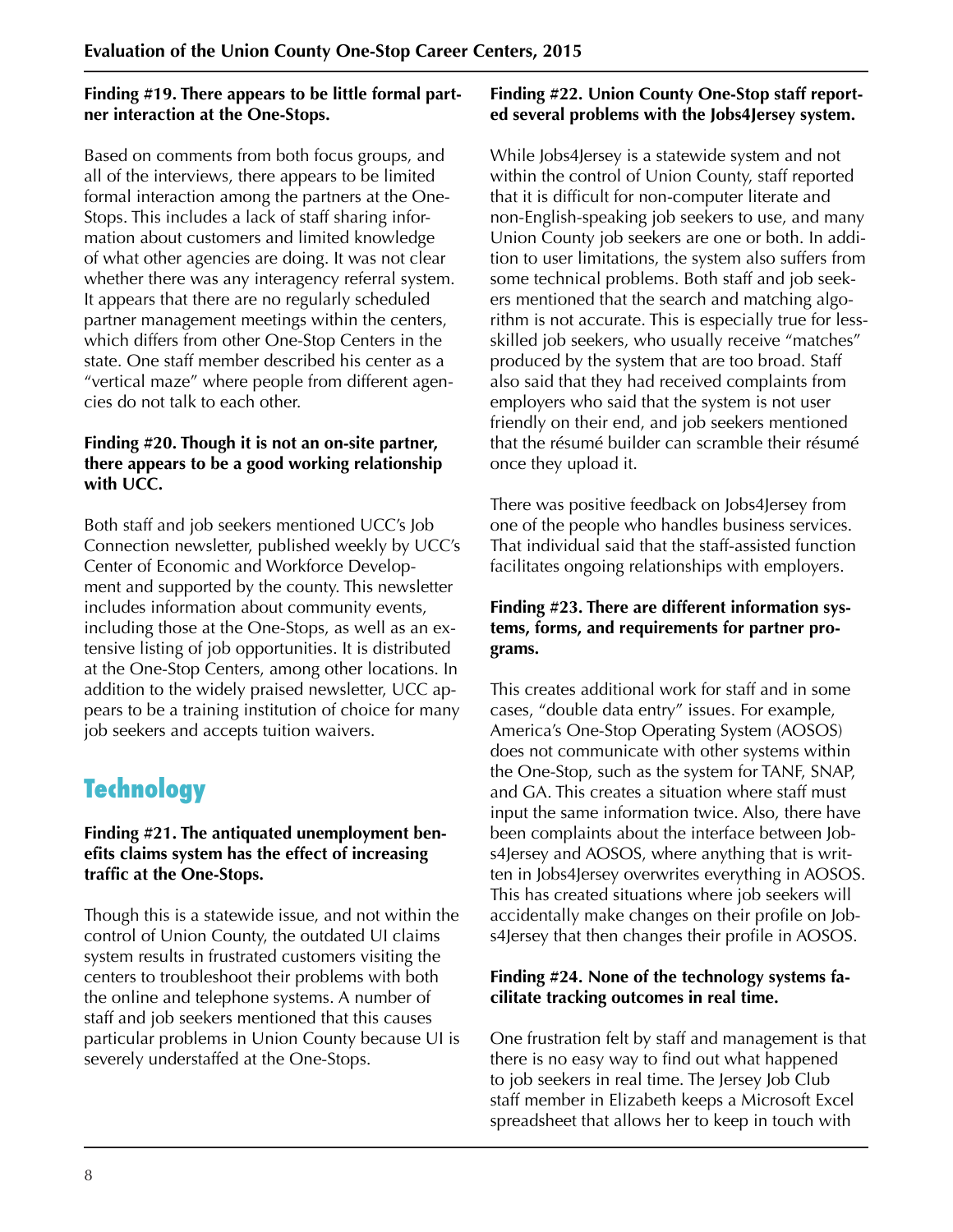Jersey Job Club participants, but the existing information systems do not facilitate follow-up with participants. The required information systems are a statewide issue.

Also, one person interviewed remarked on the unrealistic nature of the official performance targets set by the U.S. Department of Labor (expecting local areas to achieve employment rates of 80% to 90% for low- and moderately skilled populations). This individual stated that this leads to some manipulation of the reporting system, which in turn leads to the official reporting system being of limited use in understanding what does and doesn't work in terms of serving job seekers. This issue is not limited to Union County and may be a statewide and even a nationwide issue.

### **Business Services**

**Finding #25. Services to businesses are conducted primarily by the acting LWD Employment Services manager in Elizabeth and the LWD business services representative (BSR) in Plainfield.** 

Both the BSR and the acting Employment Services manager have made it their focus to reach out to businesses in the area to partner with the One-Stops. They organize positive recruitment sessions and bring businesses into the centers to help make the connection between job seekers and local businesses in need of employees. Their goal is to satisfy employers by referring qualified candidates. The BSR has countywide responsibility, while the acting manager, who was previously a BSR in a neighboring county, has experience in business services and has made this area a priority for his work in Elizabeth.

#### **Finding #26. The Union County One-Stop Centers seem to have a closer relationship with the Talent Networks than One-Stops in other parts of the state.**

According to the staff focus groups, and interviews with both acting Employment Services managers, the One-Stops in Union County utilize the Talent Networks in a number of ways. Around the state, each Talent Network comes into each One-Stop Career Center once a year to host an information session on what skills employers are seeking in that sector in local markets. These arrangements are made through the Jersey Job Club coordinators in each One-Stop Center. However, according to staff, the Union County One-Stop Centers engage with the Talent Networks in other ways. They use information from the Talent Networks for labor market information when trying to find training opportunities for job seekers. If a job seeker has a college degree or past experience in a Talent Network industry, then the One-Stop will work with the Talent Network to help the job seeker network and find more job leads. It appears that the One-Stop Centers work with the Transportation, Logistics, and Distribution and Health Care Talent Networks more than others, as those Talent Networks were mentioned by job seekers in particular, and a number of businesses that work with the One-Stops are in those fields.

#### **Finding #27. Though few employers responded to an online customer satisfaction survey, those that did were positive about their experiences with the One-Stop Career Centers.**

As was expected, few employers responded to the survey. (It is traditionally difficult to get employers to participate in focus groups or surveys about the public workforce system.) Those employers that responded indicated strong support for the Union County One-Stop Career Center services they received. They appear to value most the referral of qualified candidates for job openings. They were somewhat more mixed though still positive about other services (general customer assistance with navigating the workforce system, Jobs4Jersey.com/ OnRamp information and assistance, and information about programs, services, and incentives). They each indicated they would use the services of the One-Stop Career Center again.

## **Recommendations**

The implementation of WIOA offers opportunities for Union County to rethink the services of the One-Stop system and the place of the One-Stop Centers in the community. The Heldrich Center understands that many of the findings in this report are not within the sole control of Union County and require action by the state. LWD has taken an unusually collaborative approach to WIOA imple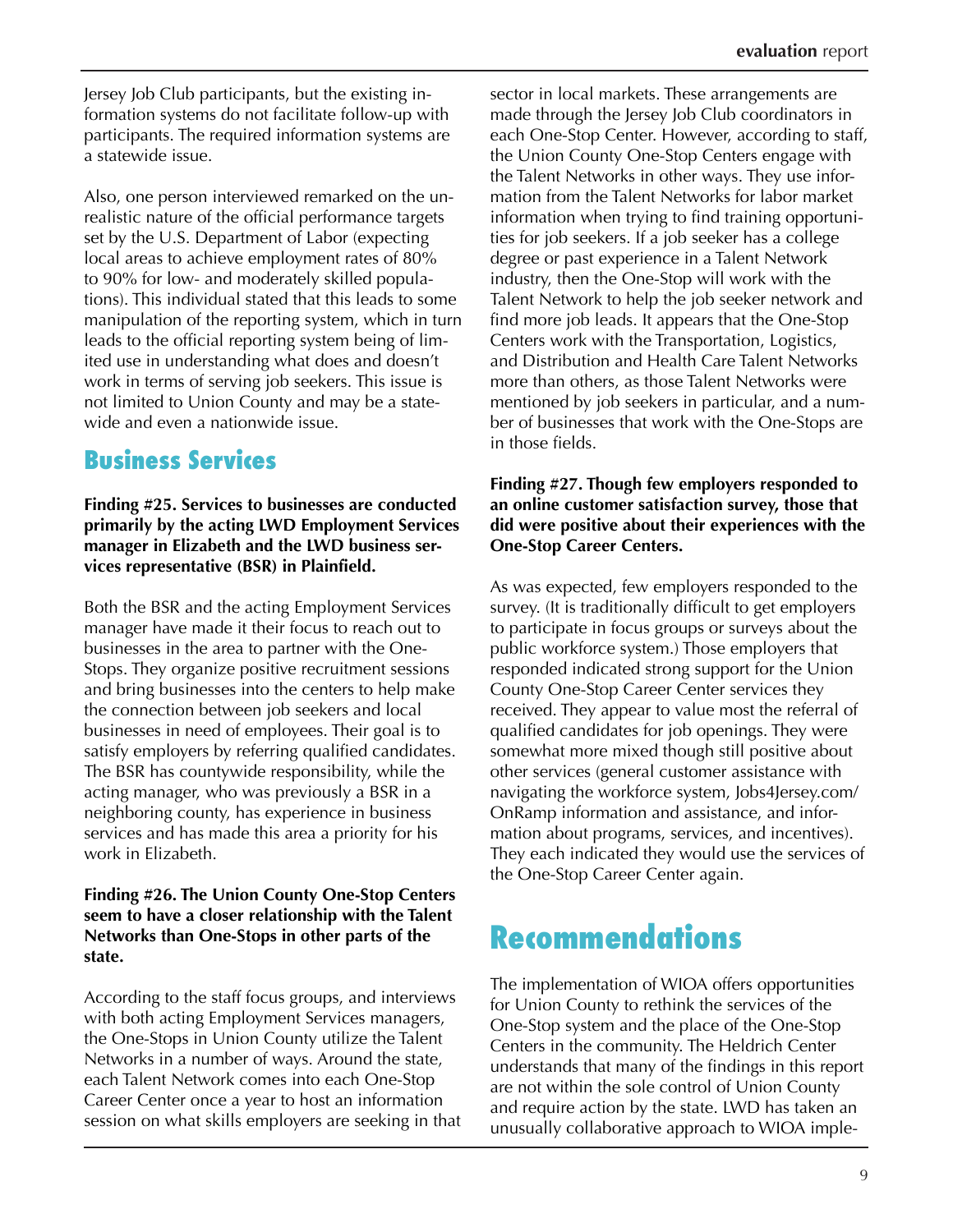mentation, presenting a chance for Union County to work with LWD to develop a more integrated approach to providing services in the One-Stop Centers. At the same time, some issues, especially those relating to technology systems, are the state's responsibility to resolve.

The Heldrich Center recommends that the Union County WIB, in concert with the Union County One-Stop operator and other One-Stop partners, especially LWD, consider the following recommendations:

#### **Recommendation #1. The county, state, and other partner agencies should better coordinate services offered within each One-Stop Center.**

This will require more formal communication mechanisms, at least among on-site partner agencies. There should be regular management team meetings at each location and between the two centers, and team building and cross training for the staff.

#### **Recommendation #2. The county and other partners should establish a unified management structure.**

In order to better coordinate services, a different management structure is needed. The current structure reflects the parallel operations of the different programs. No one person is responsible for what happens in each building and no one person is responsible for organizing partner meetings or bringing people together. Some One-Stop Centers in other parts of the state and nation have figured out ways to organize the management structure so that it is more unified, while at the same time respecting the roles and responsibilities of the different agency managers. These structures vary from county to county, and at times even from One-Stop to One-Stop within certain counties. At times, the One-Stop operator(s) is clearly in charge of the center, while in some cases the Employment Services manager is in charge. Sometimes the WIB director is the convener. Regardless of which structure is used, there must be a management structure where someone is the point person for the entire operation at each center.

#### **Recommendation #3. County and state partners should market and streamline services.**

There must be better marketing of the services available as early in the unemployment period as possible. All of the agencies at the One-Stop Centers, including UI staff, need to improve their upfront communication with job seekers to tell them exactly what services are available to them. It may also be necessary to increase the frequency of training orientations so that job seekers can move through the process more quickly.

#### **Recommendation #4. All of the partners in the One-Stop system should better address the needs of job seekers, particularly high-need job seekers.**

While the county has already begun to move in this direction, more needs to be done. Addressing these needs could involve both changes at the One-Stops and additional relationships with other organizations in the larger community. Recommended strategies include:

- > *All partners should have more bilingual staff.*  The Census Bureau's 2013 American Community Survey reported that 74% of Elizabeth residents and 47% of Plainfield residents speak a language other than English at home. Serving this population necessitates staff at every agency that can communicate with these residents.
- > *The county should establish closer relationships with community organizations.* Although the One-Stop Centers already have a good relationship with UCC, it would be beneficial to establish additional relationships with other community organizations (faith-based organizations, community-based organizations, libraries, etc.) in order to improve the One-Stop system's image and reach. Currently, the feeling among some staff and job seekers is that the One-Stops are disconnected from the rest of the community, and that the One-Stops have a "don't call us, we'll call you" reputation. By forging closer relationships with community organizations, the One-Stop Centers will be able to change their image to that of a community partner, and thus take advantage of other services in the community that support employment outcomes.